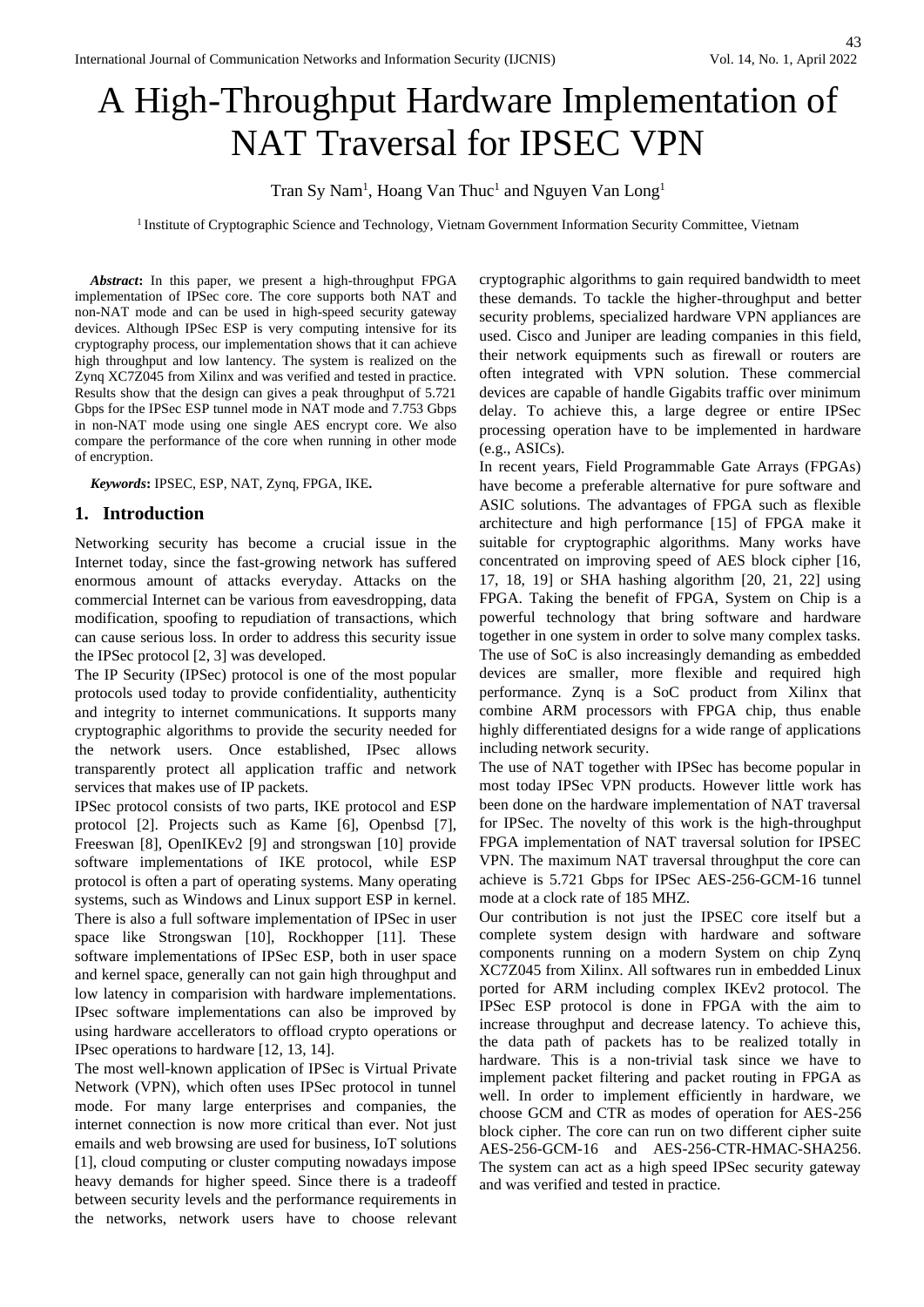# **2. Related Work**

In [37] (2018), the authors presented a complete IPSec implementation, both IPSec-AH and IPSec-ESP protocols, each with transport and tunnel mode operation. They use AES in CTR mode for IPSec-ESP and SHA-3 for IPSec-AH. The performance of IPSec-ESP tunnel mode was measured without packet integrity. Moreover, the fact that they used manual key configuration instead of IKE protocol can lead to security problem. One important aspect of CTR mode is that IV or nonce should never be reused with the same key. That's why statically configured keys are not recommended for this mode. In our design, we use IKEv2 to establish fresh keys after the lifetime is reached to ensure this never happens. We also implement a full-feature IPSec-ESP tunnel mode with packet integrity and NAT traversal.

In [36] (2013), the authors presented a multi-core architecture to implement IPSec protocol. This multi-core architecture can be configured with the number of AH/ESP cores and AES-HMAC-SHA-1 cores to achieve high throughput. However their results were only the synthesised results of the design on a Virtex-5 FPGA with the estimated low frequency of 100 MHz.

In [23] (2005), the authors proposed an IPSec implementation on Xilinx Virtex-II Pro FPGA. They moved the key management protocol into the software that runs on the PowerPC. The IPSec protocol was implemented using a softcore processor while encryption and authentication algorithms were performed in hardware. The cryptographic algorithms AES-CBC and HMAC-MD5/HMAC-SHA1 were rather obsolete and the performance of their implementation was quite poor. In [24] (2011), the authors propose an architecture for implementing IPSec on a Xilinx Virtex-4. The proposed solution is based on Partial Reconfiguration technique. They use Round Robin scheduling algorithm to switch between Encapsulating Security Payload (ESP), Authentication Header (AH) and Internet Key Exchange (IKE) in hardware. However, this approach comes with a time delay for switching the crypto core, thus does not allow for extremely high throughput in a typical setting.

In [25] (2008), an IPSec implementation on board ML410 is presented. The design uses AES128 in CBC mode as encryption algorithm and AES-XCBC-MAC-96 as integrity algorithm. The IPsec gateway bases on hardware for timecritical operations like data encryption, network filtering, and packet routing. It uses a lot of hardmacros provided by Xilinx Virtex-4 FX-series FPGA like memories, media access controllers, and the embedded PowerPC CPU. The performances they provided were only of crypto cores, not the whole IPSec design.

# **3. Technical Background**

#### **3.1 IPSec overview**

IPSec was designed to secure data at Layer 3 (IP Network Layer). RFC 4301 [3] lists the following services that IPSec provides:

- Access control
- Connectionless integrity
- Data origin authentication
- Rejection of replayed packets (a form of partial sequence integrity)
- Confidentiality (encryption)

• Limited traffic flow confidentiality

IPSec has two security protocols, IP Authentication Header (IPSec AH) [4] and IP Encapsulating Security Payload (IPSec ESP) [5]. AH uses mainly for connectionless integrity and data origin authentication, while ESP supports confidentiality (encryption), connectionless integrity, data origin authentication, and anti-replay integrity. ESP is preferred than AH, since it covers all features of AH. In this work, we focus on ESP protocol.

IPSec also defines Security Association (SA) as a oneway relationship between a sender and a receiver who apply IPSec services to their communication. The SAs have information about a given IPSec communication session, such as protocols, algorithms, session keys, sequence numbers and are stored in Security Association Database (SAD). Another important database in IPSec is the Security Policy Database (SPD). Each entry in the SPD is a security policy that decide on traffic protection using IPsec. There are two ways to establish keys for IPSec, that is manual configuration or automatically configuration. Automatic key configuration protocol is called IKE, it authenticates both peers, sets up a secure channel for key exchange, and negotiates SAs.

Figure 1 depicts the ESP format. The ESP header consists of Security Parameter Index and Sequence Number. SPI is used to determine the keys and parameters in SAD. It helps sender and receiver to agree on the same keys. The Sequence Number is a monotonically increasing counter value, which provides an anti-replay function. The Next Header field specifies the type of the transport protocol used in the upper layer. The Pad Length indicates the number of pad bytes immediately preceding this field. This field is useful for mode of block cipher which is required multiple of the block size such as CBC.

| Security Parameter Index (SPI) [32 bits]                 |                |                 |  |
|----------------------------------------------------------|----------------|-----------------|--|
| Sequence Number field [32]                               |                |                 |  |
| Payload Data [Variable]                                  |                |                 |  |
| Padding (0-255 bytes)                                    |                |                 |  |
|                                                          | Pad Length [8] | Next Header [8] |  |
| Authentication Data [Variable size, multiple of 32 bits] |                |                 |  |

**Figure 1.** ESP packet format

IPsec can be deployed in either transport or tunnel operation mode. For transport mode, the ESP header is inserted into the IP packet immediately prior to the transport-layer header (e.g., TCP, UDP, ICMP), and an ESP trailer (Padding, Pad Length, and Next Header fields) is placed after the IP packet as Figure 2.

Before ESP in Transport Mode



After ESP in Transport Mode



In tunnel mode, entire IP packet is encrypted and authenticated including IP header. Because original IP header is encrypted, intermediate routers would be unable to process such a packet. Therefore, it is necessary to encapsulate new IP header, that will contain sufficient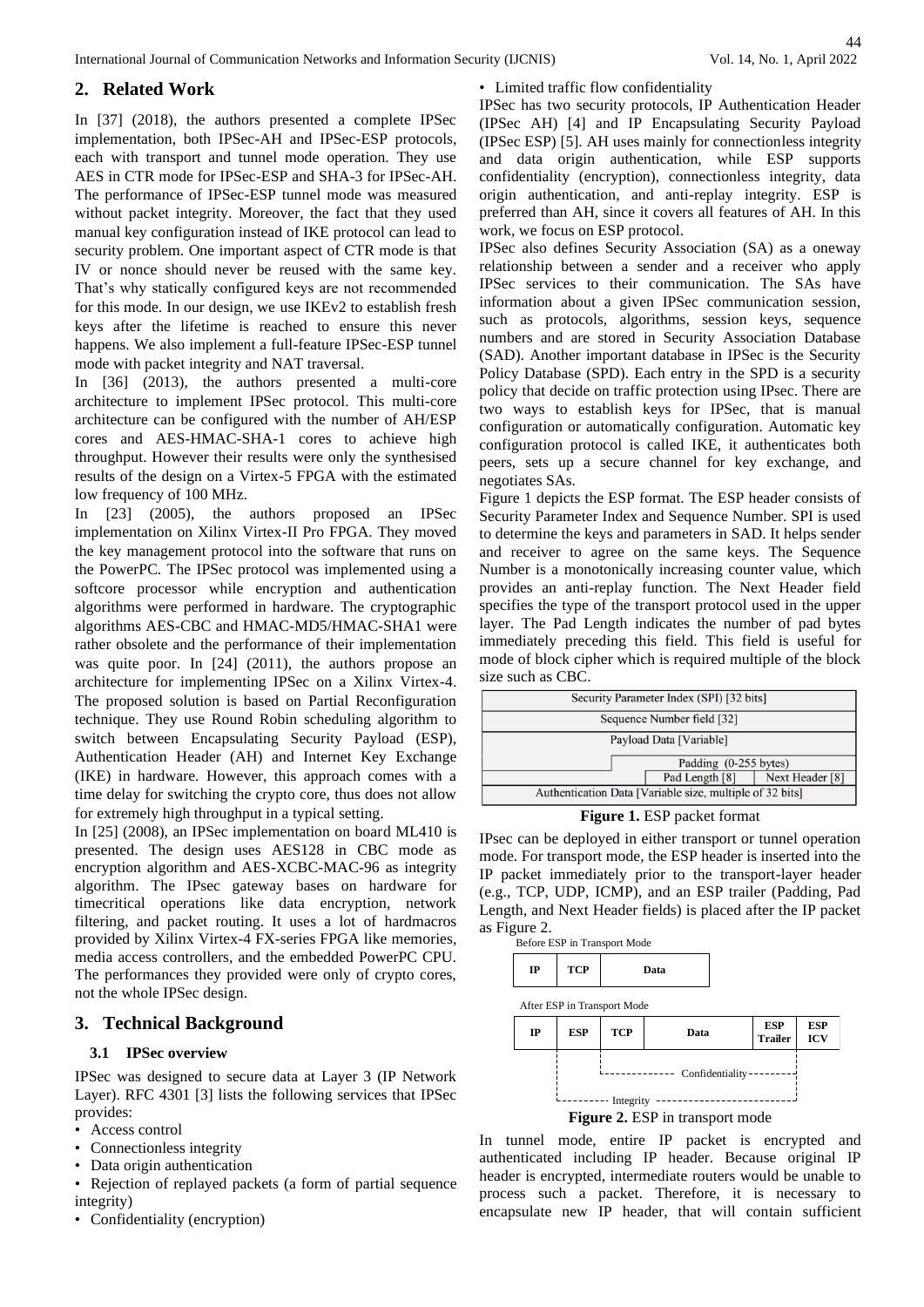45

information for routing but not for traffic analysis, to the encrypted original IP packet. ESP header is inserted into the encrypted IP packet, and an ESP trailer is placed after the encrypted IP packet as Figure 3.

Before ESP in Tunnel Mode



**Figure 3.** ESP in tunnel mode

The ICV (Integrity Check Value) is computed first at the transmitter by the use of a common authentication algorithm that is also known to the receiver. Then ICV is recomputed at receiver and compared to match the received value for authentication integrity. The ICV computation involves only ESP packet but not IP header, since the IP header may be modified by router (decrease TTL, recompute checksum).

In this paper, we choose ESP tunnel mode since it provides full security services as compared with other modes.

#### **3.2 NAT Traversal**

Due to the limitation of public IPv4 address, the Network Address Translation (NAT) is used to allow hosts inside Local Area Networks access the Internet by sharing the public IP address. Unfortunately, IPSec protocol is incompatible with NAT as it modify IP header and breaks the IPsec's security mechanisms. There are some solutions for NAT traversal working with IPSec like UDP Encapsulation [33], Bound End-To-End Tunnel (BEET) Mode [34], UDP Hole Punching for IKE/IPsec [35].

The UDP Encapsulation is used to implemented NAT traversal feature for IPSec ESP core in this work. The process of UDP encapsulation is shown in Figure 4.





The UDP header is inserted before ESP header in packet after the encryption and authentication. The outer IP header has to update total length, protocol and header checksum fields for new UDP packet. By using UDP packet, the hosts behind a NAT can be detected with port number in UDP header, thus making the ESP tunnel working without affect internal packet headers.

## **3.3 Zynq architecture**

The Zynq®-7000 family is a System on Chip developed by Xilinx. Each Zynq-7000 device has integrates a dualcore or single-core ARM® Cortex™-A9 based processing system (PS) and 28 nm Xilinx programmable logic (PL). The FPGA families such as Virtex-7, Kintex-7, and Artix-7 has to make use of a soft core processor like Xilinx's Microblaze for

handling software. By replacing a soft core processor with a hard processor, the flexibility of the processor remains while the performance increases significantly. ARM processor can operate at a higher clock frequency as compared to soft cores, thus enable processing multitasks. Also, the overall cost and physical size of the device can be reduced by integrating FPGA and processor in a single chip.

The FPGAs in PL can be programmed using hardware description language (HDL), making them ideal for performing high-speed logic, arithmetic and data flow subsystems, while the processor in PS supports software routines and/or operating systems. These two components can interconnect with each other using industry standard Advanced eXtensible Interface (AXI) connections.

The Zynq processing system consists of not just the ARM processor, but much more resources such as Application Processing Unit (APU), peripheral interfaces, cache memory, memory interfaces, interconnect, and clock generation circuitry [29]. A block diagram showing the architecture of the PS is shown in Figure 5.



**Figure 5.** The Zynq Processing System

The programmable logic of Zynq is based on Artix®-7 and Kintex®-7 FPGA fabric. These FPGA often composed of slices and Configurable Logic Blocks (CLBs) and Input/Output Blocks (IOBs) for interfacing, which are the main logic resources for the target circuit.



**Figure 6.** Arrangement of Slices within the CLB These CLBs are used to implementing sequential as well as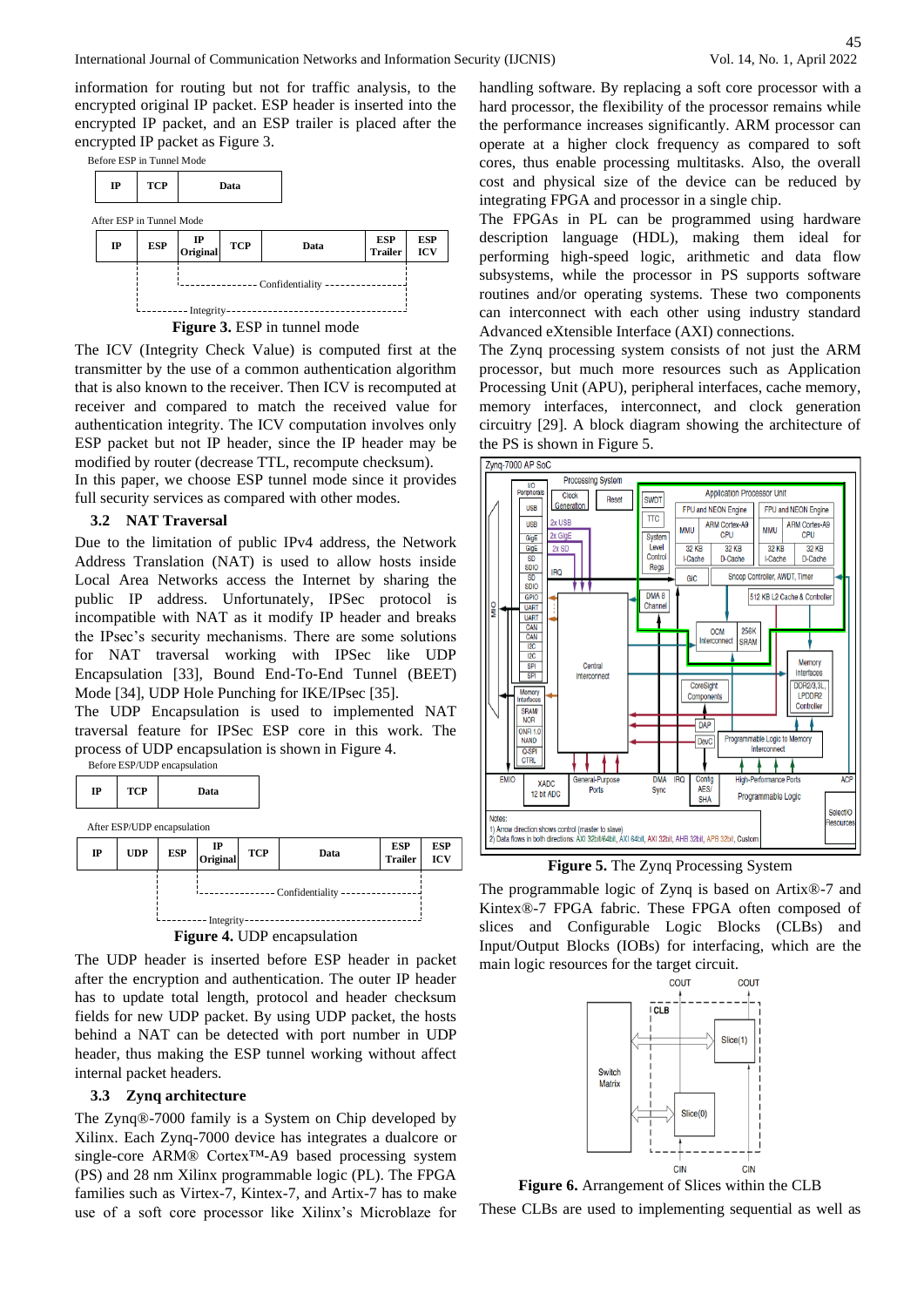46

combinatorial circuits. Each CLB element consists of two slices and is connected to a switch matrix for access to the general routing matrix. Four 6-input LUTs and their eight flip-flops as well as multiplexers and arithmetic carry logic form a slice, and two slices form a CLB as Figure 5 [30].

# **4. Proposed Implementation**

The proposed IPSec ESP implementation is shown in Figure 7. The IPSec core composed of 5 components:

- Policy controller
- SA controller
- ESP encapsulation processing
- Cryptographic algorithms
- NAT/non-NAT processing

The processing detail of each component is given separately below.

## **4.1 Policy controller**

The *Policy controller* is implemented as packet filter or access controller list (ACL). It controls the flow of packets based on the fields in packets like IP address, ports. In our design, filtering packets is carried out by checking the matching of source IP address, destination IP address, Protocol in IP header, source UDP/TCP Port, destination UDP/TCP Port.

*Policy controller* will search in SPD (Security Policy Database) for a policy that match packet. One of three decision will be applied for the packet: BYPASS, DISCARD, or PROTECT. If no policy found in SPD, IPSEC Core will drop the packet and process next packet. If packet match with BYPASS policy, it will be passing out without further processing. Finally, if PROTECT policy is found, the packet will be protected by using IPSec ESP tunnel mode. The default policy of SPD is to drop packets. This policy is considered more secure and easier to maintain than default accept policy. SPD will block any undesired packets, thus prevent denial-of-service attacks.

To search for matching entry in SPD, TCAM (Ternary-Content Addressable Memory) is used. TCAM is a fully associative memory that allows a "don't care" state to be stored in each memory cell in addition to 0s and 1s [26, 27, 28], that is totally suitable for searching IP address or port.

# **4.2 SA controller**

The main purpose of *SA controller* is to find the keys, parameters from SAD (Security Association Database) for the packet to perform encryption, decryption and packet integrity. It is also used to update the values in SAD when require. For example when increasing sequence number or updating bitmap window for protecting replay attack.

When a packet match policy PROTECT from *Policy controller*, a link to the SAD will be supplied to *SA controller* by SAD\_ID. This is an index to SAD (Security Association Database) and is used by SA controller to fetch the keys, parameters for the packets.

For inbound packet, if ESP packet is detected, *SA controller* will search for entry in SAD based on the SPI (Security Parameter Index) in ESP header. Then, packet will go through algorithms for anti-replay and packet integrity checks. The IPCore uses 64 bit Extended Sequence Number (ESN) as default and can be configured to change to 32 bit Sequence Number. When using ESN the receiver has to

determine 32 bit higher-order bits of the Sequence Number from 32 bit low-order bits, which is transmitted in ESP header. The process of detecting higher-order bits is carried out together with anti-replay and packet integrity checks according to [5].

# **4.3 ESP encapsulation processing**

Packet after ESP encapsulation process will has the format as Figure 3. The process of ESP encapsulation can be viewed more concretely in Figure 8. It first create new IP header with the source tunnel, destination tunnel IP address and inserted this new header to the packet. Then the ESP header and ESP trailer is created and prepend to the packet. The ESP header size can be different depending on the cryptographic algorithms used in IPSec. In this work, the ESP header, ESP trailer and ICV has the format as Table 1 below.

**Table 1.** Size of ESP header, ESP trailer and ICV

| <b>Fields</b>                  | <b>Size</b>   |
|--------------------------------|---------------|
| Security parameter index (SPI) | 32-bit        |
| Sequence number                | 32-bit        |
| <b>IV</b>                      | 64-bit        |
| Payload                        | Variable      |
| Padding                        | $0-255$ bytes |
| Padding length                 | 8-bit         |
| Next header                    | 8-bit         |
| <b>ICV</b>                     | $128$ -bit    |

## **4.4 Cryptographic algorithms**

The AES block cipher with key length 256 bit is selected for encryption algorithm. Two modes of operation for AES we implement in our core are GCM and CTR. The advantage of these modes is only using encryption algorithm for both encryption and decryption. So the AES hardware resources may be reduced by half since we do not need decryption hardware. The AES core itself is designed based on pipelined architecture as Figure 9.



**Figure 9.** AES pipeline implementation

The pipelined AES generates 128 bit output on each clock cycle. The synthesized results of pipelined AES core using ISE 14.7 is given in Table 2.

To encrypt packet, each 128-bit keystream will be generated by encrypting 128-bit block counter. The format of 128-bit block counter for CTR mode and GCM mode can be found in [31, 32]. Each 128 bit block counter is a combination of 32-bit nonce (CTR) or 32-bit salt (GCM), 64-bit IV, and 32 bit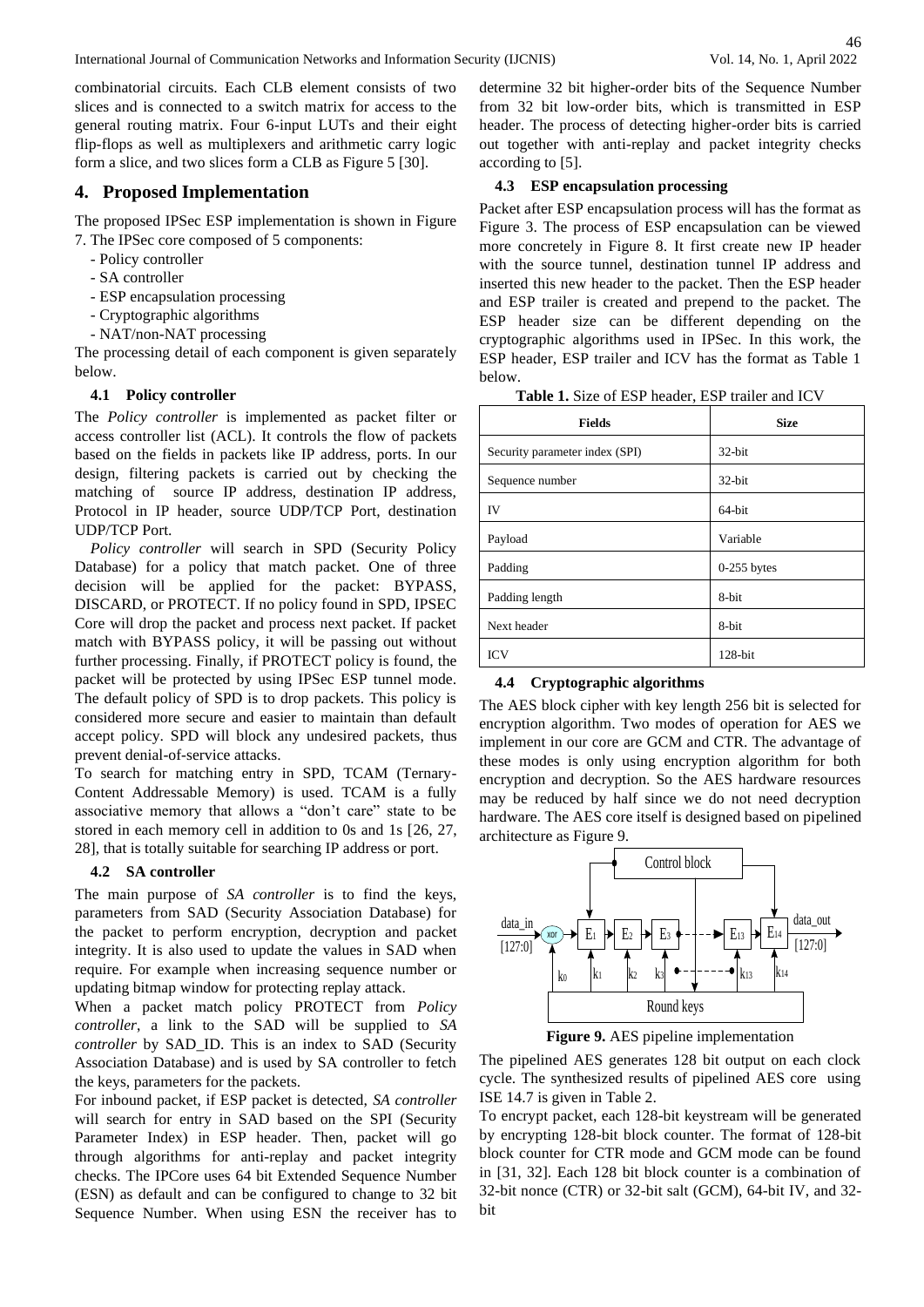

**Figure 7.** Proposed IPSec Core implementation



**Figure 8.** FPGA data flow diagram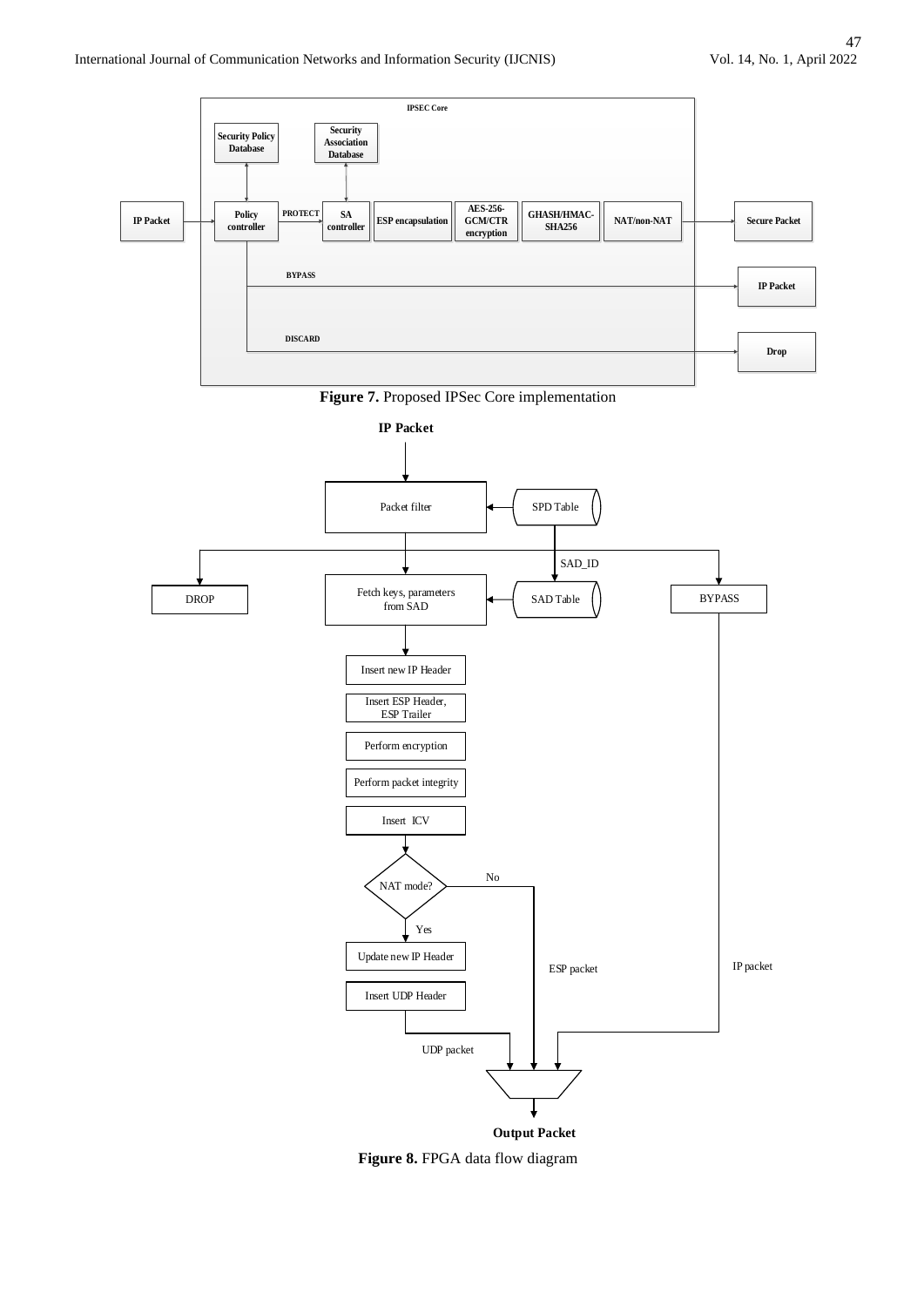counter. The counter is increased by one until the keystream is sufficient to encrypt the whole packet. This process is almost the same for CTR and GCM modes, except that GCM use salt notion instead of nonce.

The nonce/salt is a 32 bit value that is assigned at the beginning of the security association. This value is often generated randomly by IKEv2 when establishing SA. The IV is chosen by the encryptor in a manner that ensures that the same IV value is used only once for a given key. In our implementation, the IV is chosen randomly at the beginning of SA and is XORed with sequence number for each packet. Since sequence number is unique for each packet, so the IV is also unique as well.

We use HMAC-SHA256 as our authentication function for CTR. The SHA-256 core is implemented using the design in [38]. The core can process 512-bit block in 32 clock cycles. The synthesized results of SHA-256 core using ISE 14.7 is shown in Table 2.

GCM use GHASH for authentication mechanism. This algorithm is implemented in our design by using parallel approach of multiplication in  $GF(2^{128})$  to keep up with pipelined AES. It take 2 clock cycles to process 128-bit block. The synthesized results is shown in Table 2.

**Table 2.** Synthesized results of AES-256, SHA-256, GHASH

| <b>Algorithm</b> | <b>Max Frequency</b> | <b>Slice</b> | <b>Throughput</b> |
|------------------|----------------------|--------------|-------------------|
| AES-256          | 234 MHz              | 5526         | 29 Gbps           |
| SHA-256          | 154 MHz              | 1039         | 2.464 Gbps        |
| <b>GHASH</b>     | 306 MHz              | 397          | 19 Gbps           |

#### **4.5 NAT/non-NAT processing**

If NAT is not presented, the ESP packet is simply send to output without processing. If NAT is detected, the ESP packet will go through UDP Encapsulation as Figure 4. The UDP header is 8 byte length and has the following format.

| <b>Source Port</b>           | <b>Destination Port</b> |  |
|------------------------------|-------------------------|--|
| Length                       | Checksum                |  |
| <b>Figure 10. UDP</b> header |                         |  |

The source port and destination port in UDP header are given by *SA controller* from SAD. The new IP header has to update total length, protocol and header checksum fields for new UDP packet. After this process, the ESP packet with UDP header can send to endpoint behind NAT without breaking packet integrity.

# **5. The Complete System Design**

As state in [3], a complete IPsec architecture comprises from two part: IKE protocol and ESP protocol. IKE protocol is used to exchange keys securely, while ESP protocol take charge of protecting the main traffic. Our implementation follow the same principal with two components IKE and IPSEC ESP as shown in Figure 11. The IKEv2 protocol automatically negotiate keys for ESP tunnel and must supports two types of Security Associations, IKE SAs and Child Sas. The first type determines how keys are generated, specifying parameters for Diffie-Hellman key exchange,

cryptographic, integrity transforms, and pseudo-random functions that generate random numbers for the communication sessions. Child SAs define the sets of encryption and integrity transforms (cipher suite) that are used to protect traffic in IPsec protocols.

Because of the complexity as well as low running frequence, IKE protocol often run in software. Keys created the first time by IKE will be used by ESP protocol utill timeout, then IKE will be invoke again to negotiate new keys.

The IPSEC ESP core is written in Verilog and connect with others core by AXI Stream bus. In order to access the registers in IPSEC Core, AXI interconnect was used to read and write data through memory map. This help IKEv2 software to send keys to IPSEC ESP core after new keys is established.



**Figure 11.** Complete system design

## **6. Results And Discussion**

The IPSec Core was synthesized and implemented using Xilinx Vivado 15.4. The target device is the XC7Z030 and XC7Z045 of Xilinx Zynq-7000 SoC. The implementation results are summarized in Table 3. Moreover, to ensure the compatibility of IPSec core with other implementations, we use Kit ZC706 running embedded Linux with FPGA bitstream loaded from IPSec ESP project. The Kit ZC706 has software and hardware parts as in Figure 11 and can connect to other software implementations of IPSec.

**Table 3.** Resource summary for IPSec Core

| <b>Device utilization</b> | Used  | <b>XC7Z030</b> | <b>XC7Z045</b> |
|---------------------------|-------|----------------|----------------|
| ' HT                      | 41455 | 53 %           | 19 %           |

The core take 19% of available LUT resources when synthesis for zynq XC7Z045 and 53 % LUT when synthesis for zynq XC7Z030.

For the real maximum operating frequency of the design, we found that the frequency of IPSec Core when using two cipher suites is different.

**Table 4.** Real maximum operating frequency

| <b>IPSec with cipher suite</b> | <b>Maximum Freq</b> |
|--------------------------------|---------------------|
| AES-256-CTR-HMAC-SHA256        | 150 MHz             |
| AES-256-GCM-16                 | 185 MHz             |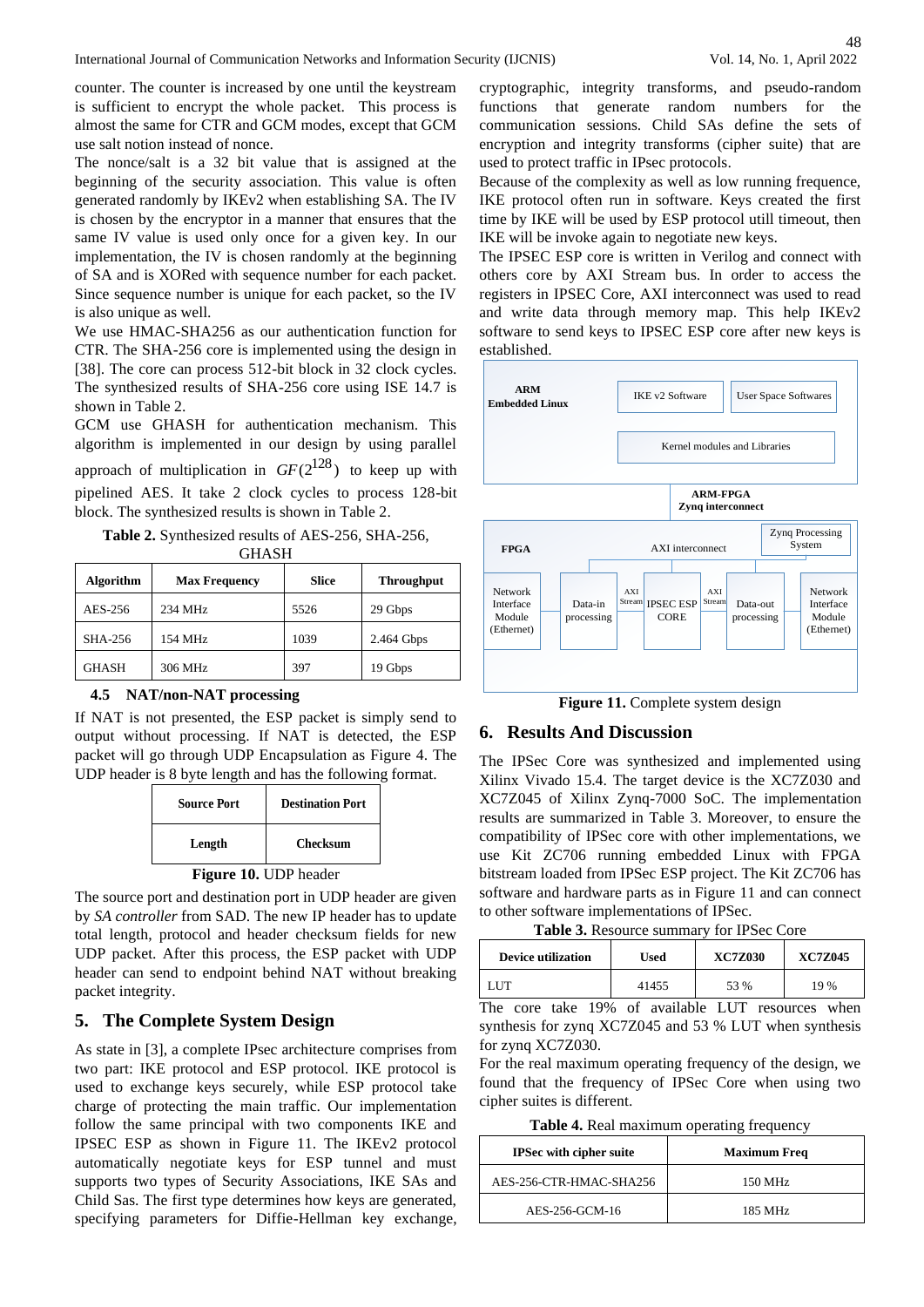The maximum throughput of the design can be calculated using equation (1):

$$
TP = \frac{(Packetsize) * f_{\text{max}}}{Numberof clockwise} \quad (1)
$$

Using this equation, we can measure the maximum throughput for IPSec core for different configurations. The packet size of 576 bytes and 1500 bytes are used for the performance results.

Table 5, Table 6 shows the maximum throughput of IPSec core when process packet size of 522 bytes and 1446 bytes in non-NAT mode. The IPSec core adds 54 bytes overhead to the original packet so the ESP packet size is 576 bytes and 1500 bytes.

Table 7, Table 8 shows the maximum throughput of IPSec core when process packet size of 514 bytes and 1438 bytes in NAT mode. The IPSec core adds 62 byte overhead to the original packet so the UDP/ESP packet size is 576 bytes and 1500 bytes.

| IPSec with cipher suite                                            | Maximum<br>Frequency | Number<br>of<br>clock cycles           | Maximum<br>Throughput |
|--------------------------------------------------------------------|----------------------|----------------------------------------|-----------------------|
| <b>AES-256-CTR-</b><br>HMAC-SHA256                                 | 150 MHz              | 429                                    | 1.460 Gbps            |
| AES-256-GCM-16                                                     | 185 MHz              | 160                                    | 4.828 Gbps            |
| <b>Table 6.</b> non-NAT mode with 1446 byte packet                 |                      |                                        |                       |
| IPSec with cipher suite                                            | Maximum<br>Frequency | Number<br>of<br>clock cycles           | Maximum<br>Throughput |
| <b>AES-256-CTR-</b><br>HMAC-SHA256                                 | 150 MHz              | 926                                    | 1.873 Gbps            |
| AES-256-GCM-16                                                     | 185 MHz              | 276                                    | 7.753 Gbps            |
| <b>Table 7.</b> NAT mode with 514 byte packet                      |                      |                                        |                       |
| $\mathbf{m}$ $\alpha$ $\alpha$ $\alpha$ $\alpha$ $\alpha$ $\alpha$ | $\mathbf{v}$         | $\mathbf{A}$ $\mathbf{I}$ $\mathbf{C}$ | $\mathbf{v}$          |

**Table 5.** non-NAT mode with 522 byte packet

| <b>Table 1.</b> IVELE HOUGH WHILE $J1 + U$ will packet |                      |                              |                       |
|--------------------------------------------------------|----------------------|------------------------------|-----------------------|
| IPSec with cipher suite                                | Maximum<br>Frequency | of<br>Number<br>clock cycles | Maximum<br>Throughput |
| AES-256-CTR-<br>HMAC-SHA256                            | 150 MHz              | 467                          | 1.320 Gbps            |
| AES-256-GCM-16                                         | 185 MHz              | 160                          | 4.754 Gbps            |
| Table 8 NAT mode with 1438 byte packet                 |                      |                              |                       |

**Table 8.** NAT mode with 1438 byte packet

| IPSec with cipher suite     | Maximum<br>Frequency | Number<br>- of<br>clock cycles | Maximum<br>Throughput |
|-----------------------------|----------------------|--------------------------------|-----------------------|
| AES-256-CTR-<br>HMAC-SHA256 | 150 MHz              | 1022                           | 1.688 Gbps            |
| AES-256-GCM-16              | 185 MHz              | 372                            | 5.721 Gbps            |

The results show that in NAT mode the maximum throughput of IPSec Core could drop to 26% using AES-256-GCM-16 or 10% using AES-256-CTR-HMAC-SHA256. The UDP encapsulation add 8 bytes UDP header overhead and some processing delay to ESP packets and this leads to decrease performance. This is the first work proposed a complete hardware implementation of NAT traversal for IPSec.

# **7. Conclusions**

In this work, a high throughput IPSec implementation is presented. The IPSec core supports different cryptographic algorithms and is capable of NAT traversal. The system uses IKEv2 running on ARM to negotiate keys for traffic. All ESP process and cryptographic algorithms are performed in hardware, so that they can achieve high performance with little overhead. The results show that our IPSec core can protect the network with high throughput and low latency. The core is compatible with other IPSec system and far more efficient than traditional software implementation.

## **References**

- [1]P.R. Kumar, A. T. Wan, and W. S. H. Suhaili "Exploring data security and privacy issues in internet of things based on fivelayer architecture," International Journal of Communication Networks and Information Security, Vol. 12, No. 1, pp. 108- 121, 2020.
- [2]S. Kent, and R. Atkinson, "Security architecture for the internet protocol," IETF network working group, RFC2401, 1998.
- [3]S. Kent, and K. Seo "Security architecture for the internet protocol," IETF network working group, RFC4301, 2005.
- [4]Stephen Kent, "IP Authentication Header," RFC 4302, 2005.
- [5]Stephen Kent "IP Encapsulating Security Payload," RFC 4303, 2005.
- [6]FreeSwan. [Online]. Available: http://www.freeswan.org.
- [7]KAME. [Online]. Available: http://www.kame.net.
- [8]OpenBSD. [Online]. Available: http://www.openbsd.org.
- [9]Mendez, Alejandro & Fernandez, Pedro & López, Rafael & Martinez Perez, Gregorio & Skarmeta, Antonio & Taniuchi, Kenichi "OpenIKEv2: Design and implementation of an IKEv2 solution," IEICE Transactions on Information and Systems, Vol. E91.D, Issue 5, pp. 1319-1329, 2008.
- [10] Strongswan.[Online].Available: https://www.strongswan.org/.
- [11] Rockhopper. [Online]. Available:
- http://rockhoppervpn.sourceforge.net/. [12] Intel AES-NI. [Online]. Available: https://www.intel.de/content/www/de/de/architecture-andtechnology/advanced-encryption-standard-aes/dataprotection-aes-general-technology.html.
- [13] Algotronix AES IP-Cores. [Online]. Available: http://www.algotronix-store.com/AES\_IP\_Cores\_s/20.htm.
- [14] Chang-Soo Ha, Jong Hyoung Lee, Duck Soo Leem, Myoung-Soo Park, and Byeong-Yoon Choi "ASIC Design of IPsec Hardware Accelerator for Network Security," In IEEE Asia-Pacific Conference on Advanced System Integrated Circuits (APASIC), pp. 168-171, 2004.
- [15] W. Vander, K. Benkrid "High-Performance Computing Using FPGAs," Springer book, ISBN: 978-1-4614-1790-3.
- [16] François-Xavier Standaert, Gael Rouvroy, Jean-Jacques Quisquater, Jean-Didier Legat "A Methodology to Implement Block Ciphers in Reconfigurable Hardware and its Application to Fast and Compact AES RIJNDAEL Proceedings of the 2003 ACM/SIGDA eleventh international symposium on Field programmable gate arrays, pp. 216-224, 2003.
- [17] Disha Yadav, Arvind Rajawat "Area and Throughput Analysis of Different AES Architectures for FPGA Implementations," IEEE International Symposium on Nanoelectronic and Information Systems (iNIS), 2016.
- [18] K. Rahimunnisa1 , P. Karthigaikumar1 , Soumiya Rasheed, J. Jayakumar, S. SureshKumar "FPGA implementation of AES algorithm for high throughput using folded parallel architecture," Security and Communication networks, pp. 2225–2236, 2014.
- [19] Soufiane Oukili, Seddik Bri "High throughput FPGA Implementation of Advanced Encryption Standard Algorithm," TELKOMNIKA, Vol.15, No.1, pp. 494-503, 2017.
- [20] C. Xiao-hui and D. Jian-zhi "Design of SHA-1 Algorithm Based on FPGA," Second International Conference on